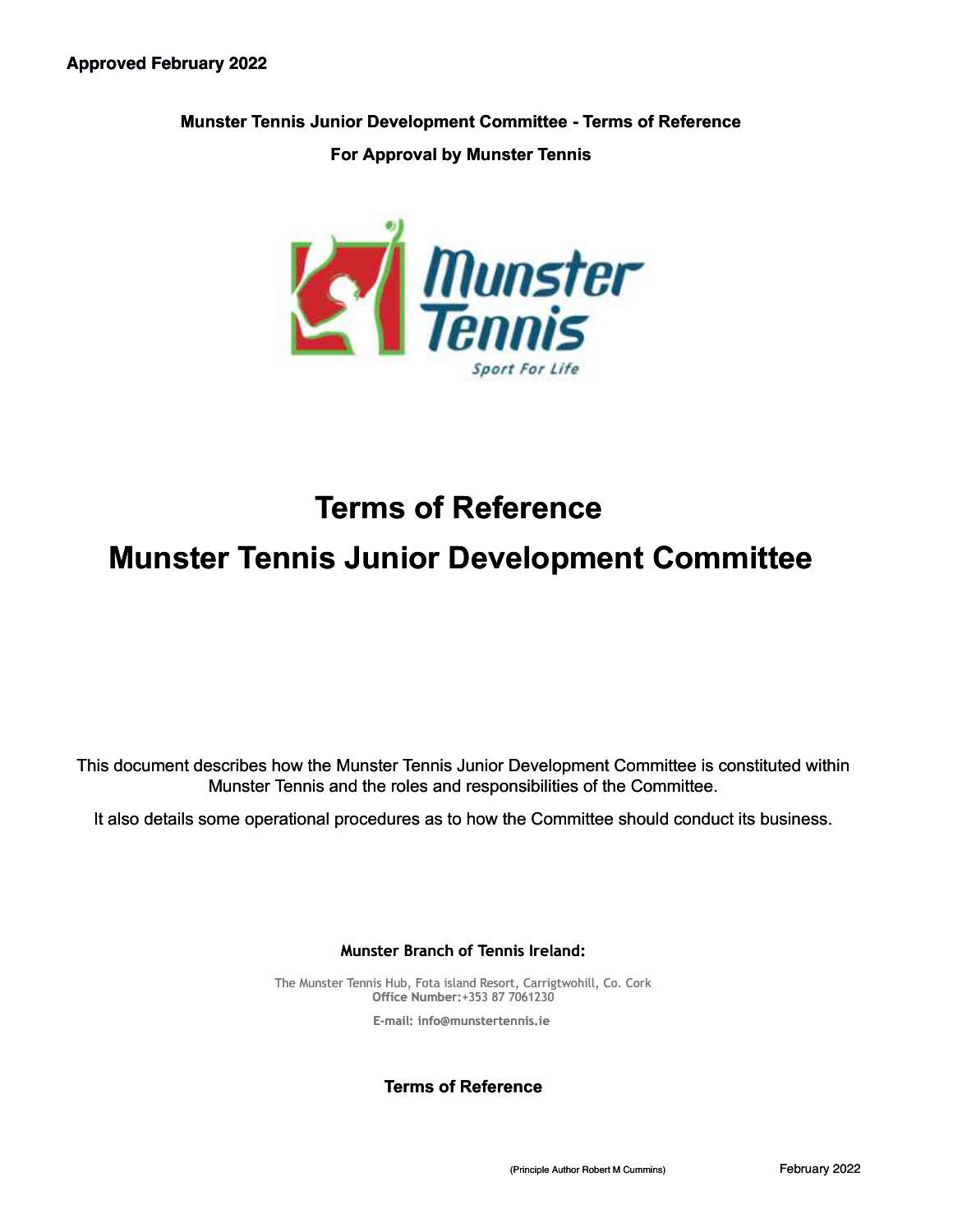#### **Approved February 2022**

#### **Munster Tennis Junior Development Committee**

#### **1. Purpose of the Committee**

The Role and Responsibilities of the Junior Development Committee will be:

- *(i) To facilitate, manage and organise all Munster Tennis Junior Development within the province at all ability levels excluding specific high performance areas.*
- *(ii) Assisting and providing advice to the Branch Council in relation to all Junior Development related matters. This includes all Junior Competitions.*
- *(iii) Ensuring ongoing coordination with Tennis Ireland and the TI Strategy and the Munster Branch Performance Development Committee and other stakeholders;*
- *(iv) To provide support to the Branch Council in Developing New Junior Development initiatives as appropriate ensuring ongoing developments within the Province.*
- *(v) To encourage and grow junior participation within the province from the ground up. To ensure that participation in our sport is accessible to all and the setting of appropriate targets to all the sport to develop.*

#### **2. Membership of the Committee**

2.1 The members, including the Chairperson (Convener) of the Committee, shall be appointed by the Branch Council which will as appropriate appoint members on the recommendation of the Chairperson (Convener) of the Committee. Potential conflicts of interest must be considered by the Convener & Branch Council when forming the committee.

2.2 The Committee will consist of not less than 5 members including up to four (4) members of the Branch Council, one representative of TICA (Tennis Ireland Coaches Association) plus such other independent persons (not exceeding three (2) in number, on the recommendation of the Chairperson (Convener) of the Committee, who he/she believes have the requisite experience to contribute to the deliberations of the Committee.

2.3 Appointments to the Committee shall be for a period of three (3) years, which may be extended by no more than one (1) additional period of up to two (2) further years, provided in the case of any Branch Council Member he/she still meets the criteria for membership of the Committee and subject to the Munster Tennis Constitution.

2.4 The Branch Council shall, from time to time, appoint each such person to the Committee and may, on the recommendation of the Chairperson (Convener) of the Committee, remove any such person at any time or indeed reform the committee if it is not fulfilling it's duties.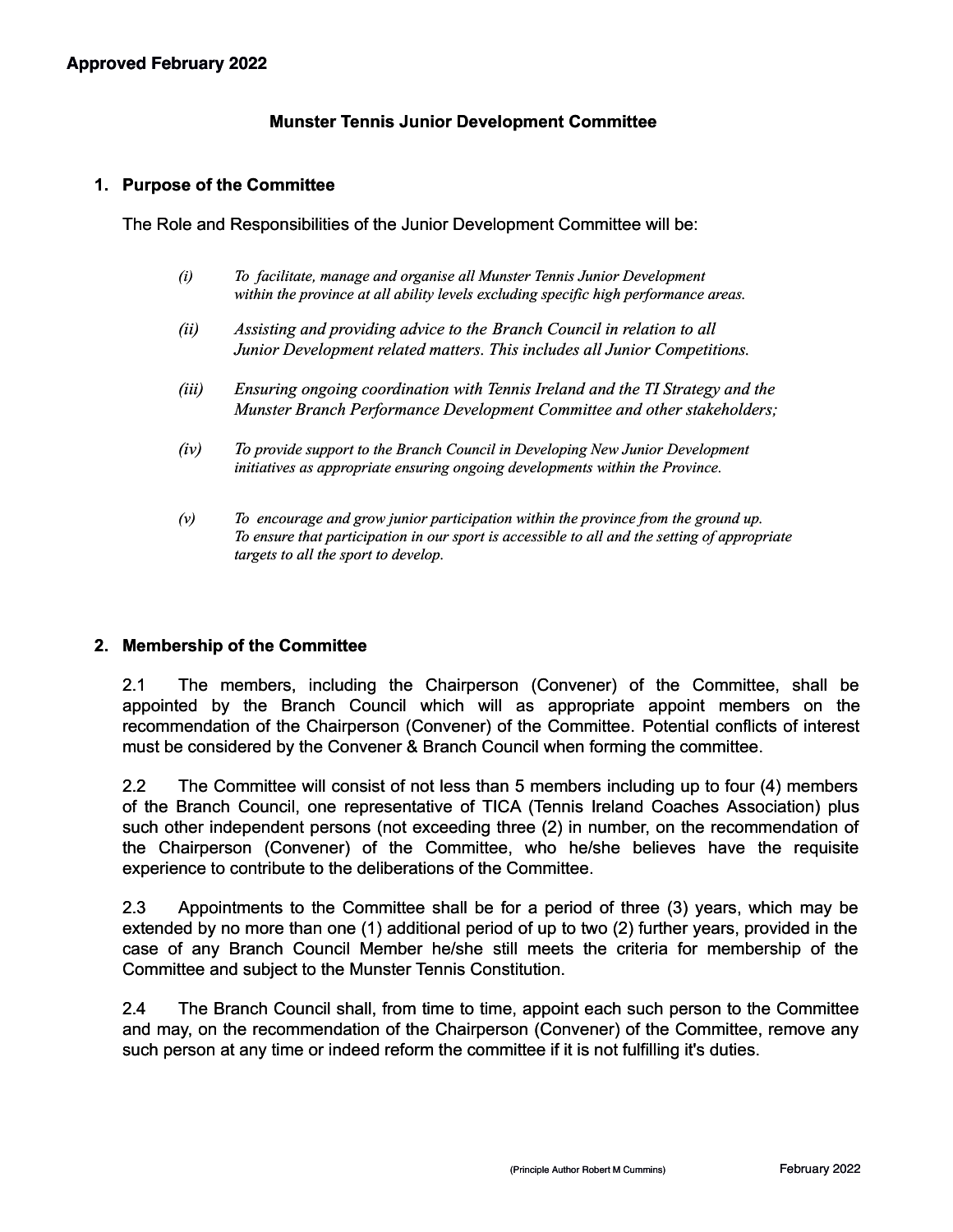#### 3. **Quorum and meeting procedures**

3.1 The quorum for the transaction of the business of the Committee shall be three (3).

3.2 In the absence of the Committee Chairperson (Convener), the remaining members present shall elect one of themselves to chair the meeting.

3.3 The Committee Chairperson (Convener) or his/her nominee, shall be the secretary of the Committee.

3.4 Members may attend a Committee meeting in person or through the use of video or conference telephone or other electronic means whereby all persons participating in the meeting may hear each other speak.

3.5 Meetings shall be conducted in accordance with the Munster Tennis Constitution, the Tennis Ireland Committee Member Hand Book and the Sport Ireland Code.

#### 4. **Attendance at meetings**

4.1 Only Committee members have the right to attend Committee meetings. The President of the Branch, the Munster Tennis Development Officer and the Munster Tennis Performance Officer may be invited to attend Committee meetings, as considered necessary or desirable by the Committee.

4.2 Members of the general Munster Tennis Management Team and any advisers appointed by the Committee may attend any meeting of the Committee, by invitation of the Committee.

#### 5. **Frequency of Meetings**

5.1 Meetings shall be held not less than six (6) times each year and at such other times as is required.

5.2 The President of the Branch Council, the Vice President of the Branch Council, the Committee Chairperson (Convener) or two members of the Committee may request a meeting of the Committee, if they consider that one is necessary.

#### 6. **Notice of Meetings**

6.1 Meetings of the Committee shall be called by the secretary of the Committee at the request of the Committee Chairperson. (Convener)

6.2 Unless otherwise agreed, notice of each Committee meeting confirming the venue, time and date together with an agenda of items to be discussed, shall be forwarded to each member of the Committee (and any other person required to attend the meeting) no later than three (3) days before the meeting. Any supporting papers shall be sent to Committee members and to other attendees as appropriate, at the same time.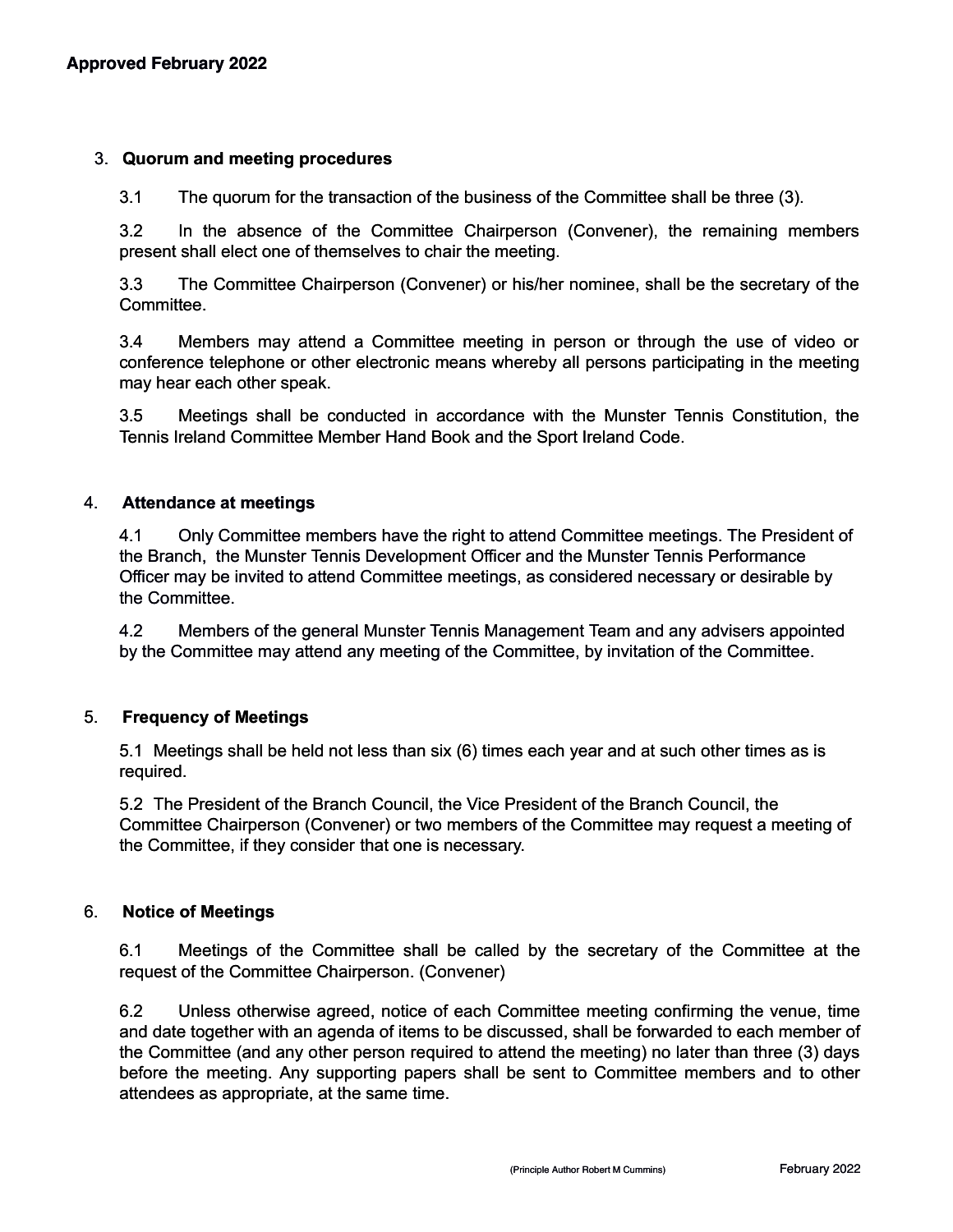#### 7. **Minutes of Meetings**

7.1 The Secretary of the Committee shall ensure that a formal record of Committee proceedings and resolutions is maintained.

7.2 Following approval of the minutes of each Committee meeting by the Chairperson (Convener) of the Committee, the minutes shall be circulated to all members of the Committee.

Minutes of meetings are to be retained by the Branch Council for future reference.

#### **8. Authority of the Committee**

The Committee is authorised by the Branch Council to:

8.1 Action or cause to be actioned any activity within its terms of reference;

8.2 Seek any information that it requires from any employee of Munster Tennis in order to perform its duties and require all employees to co-operate with any request made by the Committee; and

8.3 Conduct its business, adjourn and otherwise regulate its meetings as it shall see fit.

#### **9. Duties of the Committee**

The duties of the Committee are :

9.1 Ensure the efficient application and organisation of Munster Tennis Junior Development in the Province of Munster including Development of appropriate junior competitions for all ages and abilities.

9.2 Consider and recommend to the Branch Council a set of best practice principles for the Development of all Munster Tennis Junior Development and to continually review the rules of existing Junior competitions, events and camps etc.

9.3 Supporting and facilitating the Development of new and enhanced junior programmes run by the Branch and also within clubs and in conjunction with other stakeholders such as local authorities etc.

9.4 Report to the Branch Council the progress of Munster Tennis Junior Development Initiatives and Development of Munster Tennis Junior Competitions in the Province of Munster.

9.5 Responding to and answering queries by Clubs, Coaches, Parents and other stakeholders in the area of Junior Development and ensuring there is a transparent protocol developed and in place in relation to same.

9.6 Maintaining and developing good Communication with Clubs, Coaches, Parents and other stakeholders.

9.7 To carry out such other Munster Tennis Junior Development related functions as the Branch Council may require from time to time.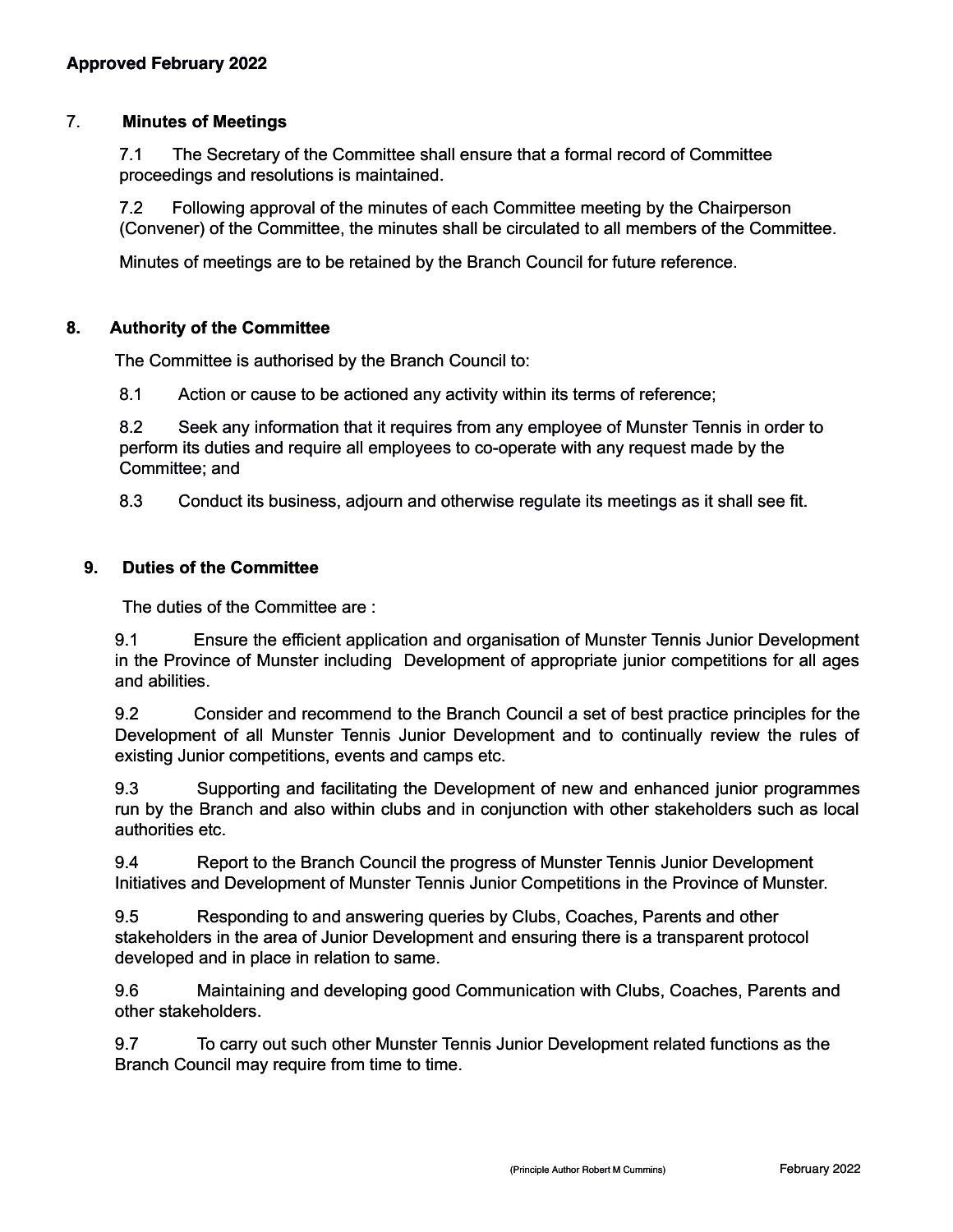#### **10. Reporting Procedures**

10.1 The chairperson of the Committee shall report to the Branch Council at regular intervals on the matters the Committee has reviewed, making recommendations when requested or when the Chairperson (Convener) of the Committee considers appropriate. (minimum Bi-monthly in writing)

10.2 The Committee members shall undertake an annual review of the Committee's performance and these Terms of Reference and, if necessary, make recommendations to the Branch Council for approval.

10.3 The Committee shall produce an annual report of the Committee's activities during the year, which will form part of the Branch Councils Annual Report and Accounts.

10.4 The Chairperson of the Committee shall attend the Branch Council's Annual General Meeting and shall answer questions, through the President of the Branch Council, on the Committee's activities and responsibilities.

10.5 The Chairperson (Convener) of the Committee shall ensure material conduct/risks and events are reported to the Branch Council, making recommendations when requested or when the Chairperson (Convener) of the Committee considers appropriate.

#### **11. Resources**

11.1 The Munster Tennis Administrator will assist the Committee in its work.

11.2 The Committee members will be entitled to claim mileage and subsistence expenses during their time in office pursuant to standard Munster Tennis Council Policy on expenses.